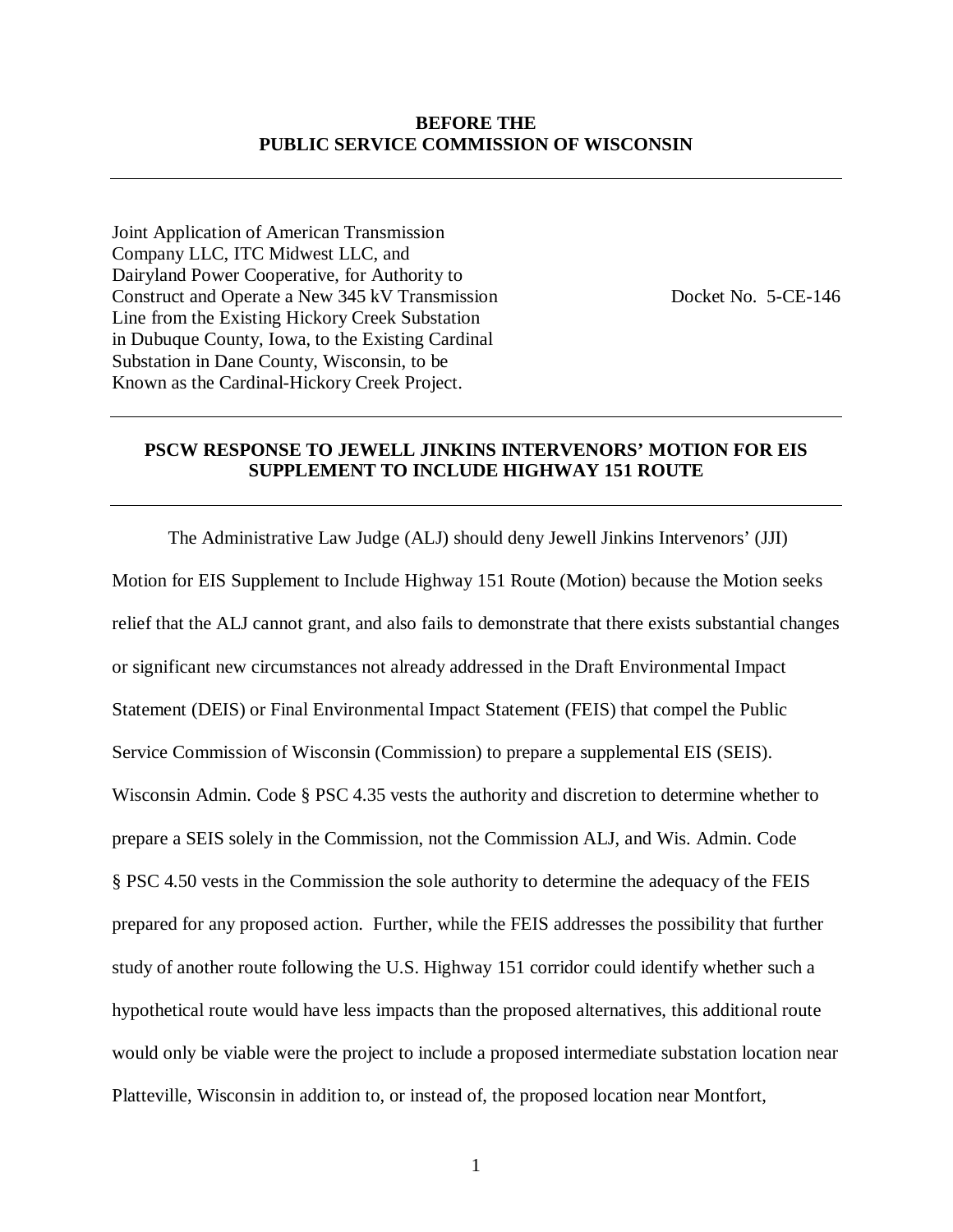Wisconsin. The discussion of the hypothetical route alterative is not a substantial change to the project since the route is hypothetical and not selectable by the Commission unless and until the proposed project is amended. Therefore, JJI fails to demonstrate that any substantial changes or significant new circumstances concerning the project and routes actually analyzed in the FEIS have been raised that compel the Commission to supplement the FEIS's analysis of the proposed project or routes.

#### **ARGUMENT**

## **I. THE ALJ DOES NOT HAVE AUTHORITY TO DIRECT THE COMMISSION TO PREPARE A SUPPLEMENTAL EIS.**

The Commission does not render a final decision determining the adequacy of an FEIS

prepared for any proposed action until after it has conducted a public hearing as a contested case

proceeding. Wis. Admin. Code § PSC 4.50(3). The Commission has the obligation to prepare a

supplement to the FEIS only when the Commission identifies any of the following conditions:

"1. Substantial changes to the proposed action, or significant new circumstances, that would affect the quality of the human environment in a significant manner or to a significant extent not already considered in the draft EIS.

2. New information about whether the proposed action would affect the quality of the human environment in a significant manner or to a significant extent not already considered in the draft EIS."

Wis. Admin. Code § PSC 4.35(2)(a) and (c). Therefore, it is clear that the determination of whether an FEIS prepared for a proposed project is adequate, and whether substantial changes to the proposed actions or significant new circumstances or information have been presented to the Commission is solely the Commission's decision.

JJI's Motion, alternatively, seeks to have the ALJ find that as a matter of fact and law that the alternative route identified by Commission staff and that forms the basis for JJI's Motion requires the Commission to perform an SEIS. This would require the ALJ to make a factual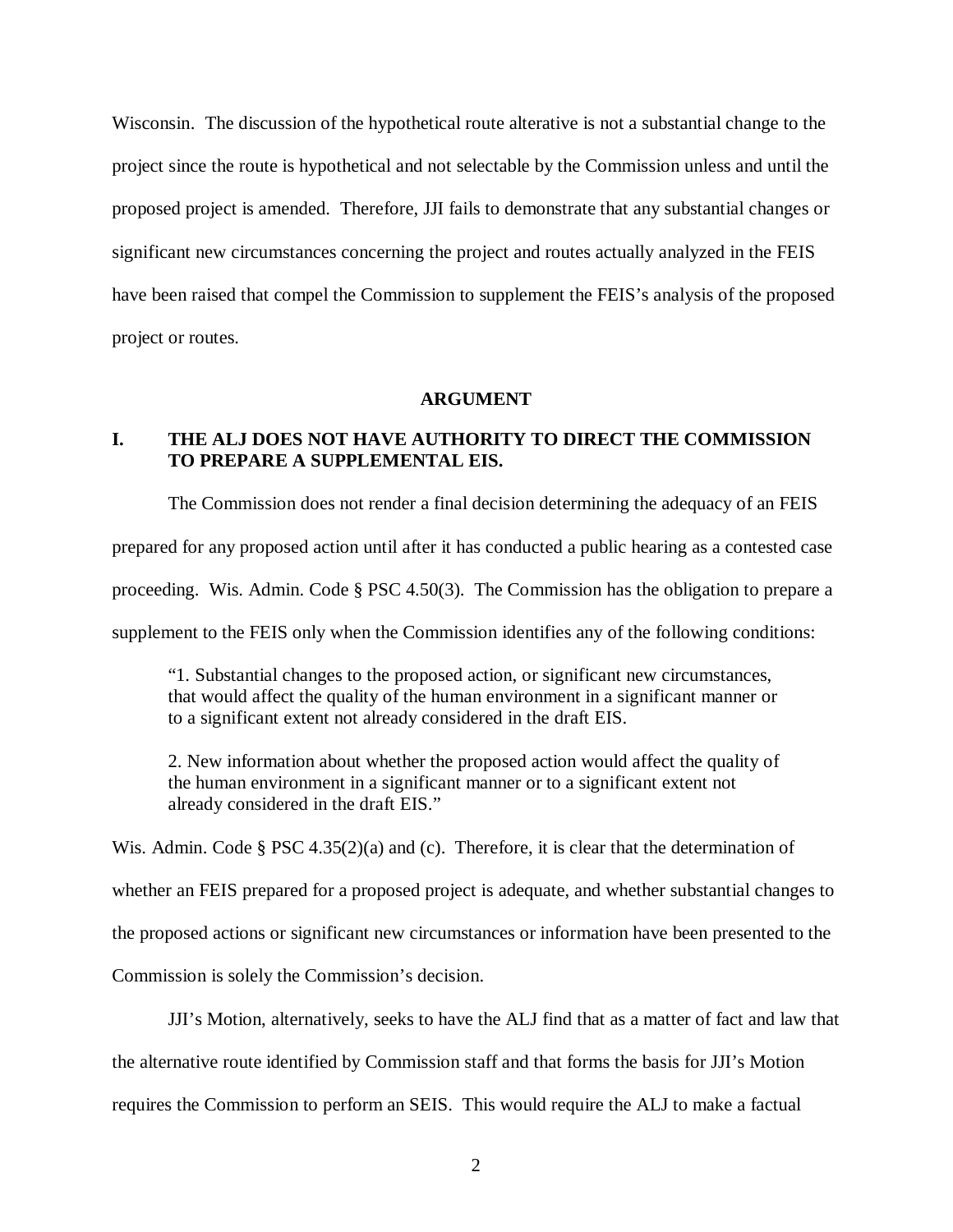finding and conclusion of law on an issue to be decided by the Commission. *See Wisconsin's Envtl. Decade, Inc. v. Pub. Serv. Comm'n*, 79 Wis. 2d 409, 423, 256 N.W.2d 149, 157 (1977) (negative threshold determinations under WEPA will in general be a matter of both law and fact). The ALJ, however, is not allowed to make findings of fact, conclusions of law, or final decisions on the ultimate issues to be decided by the Commission. Wis. Admin. Code § PSC 2.04(2)(c). The ALJ is limited to those powers provided in Wis. Stat. § 227.46(1)(a) to (g) and (i). Wis. Admin. Code  $\S$  PSC 2.04(1). JJI does not assert that the Commission has delegated the authority to decide whether to prepare an SEIS to the ALJ. Rather, as with any other issue that will be included in the Commission's final decision in this docket, JJI's remedy is to seek review of the Commission's final decision under Wis. Stat. § 227.53 once it is rendered. JJI has submitted testimony in this matter discussing its issues with the FEIS, which is the appropriate method of raising the issue of the need for an SEIS before the Commission. [\(PSC REF#: 367170.](http://apps.psc.wi.gov/pages/viewdoc.htm?docid=%20367170))

# **II. NO SUBSTANTIAL CHANGES TO THE PROPOSED ACTION HAVE OCCURRED OR SIGNIFICANT NEW INFORMATION BEEN PRESENTED SINCE THE COMPLETION OF THE FEIS THAT REQUIRE THE COMMISSION TO PREPARE A SUPPLEMENTAL EIS.**

Even assuming the ALJ could grant the relief requested, the hypothetical route alternative referenced in JJI's Motion is not a substantial change to the proposed action, nor does it constitute a significant new circumstance or information that has been presented since the completion of the FEIS. While Commission staff identified the hypothetical alternative route and presented testimony regarding the potential attributes of the route, this route is not part of the applicants' project application. The purpose of the FEIS is to "inform the commission and the public of significant environmental impacts of a proposed action and its alternatives, and reasonable methods of avoiding or minimizing adverse environmental effects." Wis. Admin.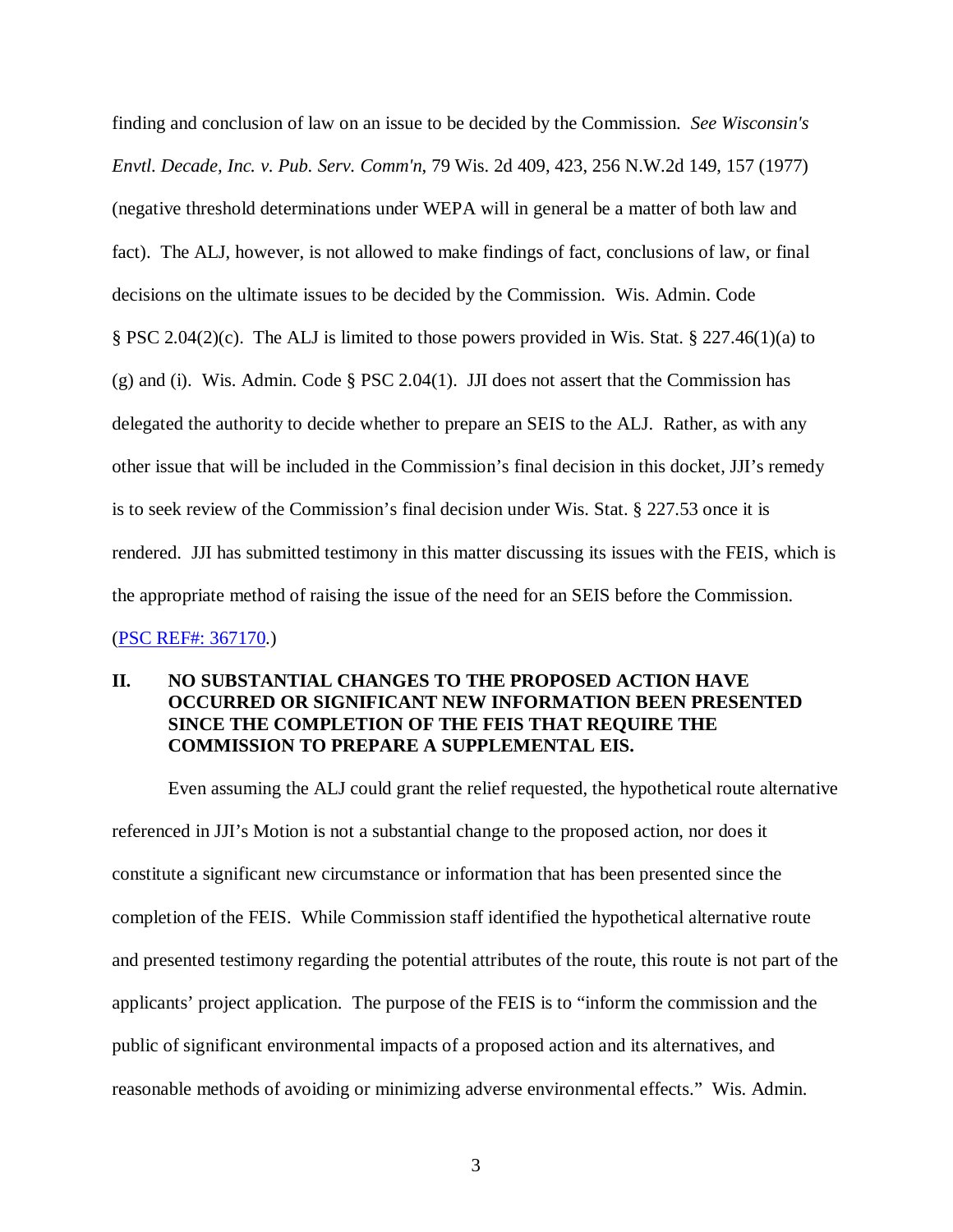Code § PSC 4.30(1)(a). The content of what must be described in the FEIS is provided in Wis. Admin. Code § PSC 4.30(3). JJI does not assert in its Motion that the Commission has failed to adequately describe the environmental impacts of the proposed project and routes as provided in the applicants' project application. Furthermore, JJI's Motion does not allege that the hypothetical route alternative presents significant new circumstances or information regarding the actual routes studied in response to the project application.

JJI's Motion also fails to recognize that viability of the hypothetical route alternative only arises if the project were to include an additional proposed intermediate substation location somewhere near Platteville, Wisconsin. Commission staff stated that, "[l]ocating the intermediate substation in the Platteville, Wisconsin area would enable additional routing options for the 345 kV transmission line from the proposed Hill Valley Substation to the Cardinal Substation. (Direct-PSC-Vedvik-25.) With the intermediate substation location being proposed in Montfort, the U.S. Highway 151 corridor is not a reasonable alternative for study. Commission staff went on to identify the U.S. Highway 151 route as a hypothetical alternative were there a proposed intermediate substation location in Platteville. *Id.* However, this alternative is not part of the project application, and whether the location of the intermediate substation in Montfort is appropriate remains an issue for further testimony and determination as part of the Commission's final decision. Therefore, the hypothetical route alternative that JJI seeks to have the Commission study under an SEIS is not viable as part of the currently proposed project.

Accordingly, JJI's Motion fails because it does not demonstrate that that substantial changes to the proposed actions or significant new circumstances or information has been found since the PSC completed the FEIS. If the applicants had proposed an additional intermediate

4